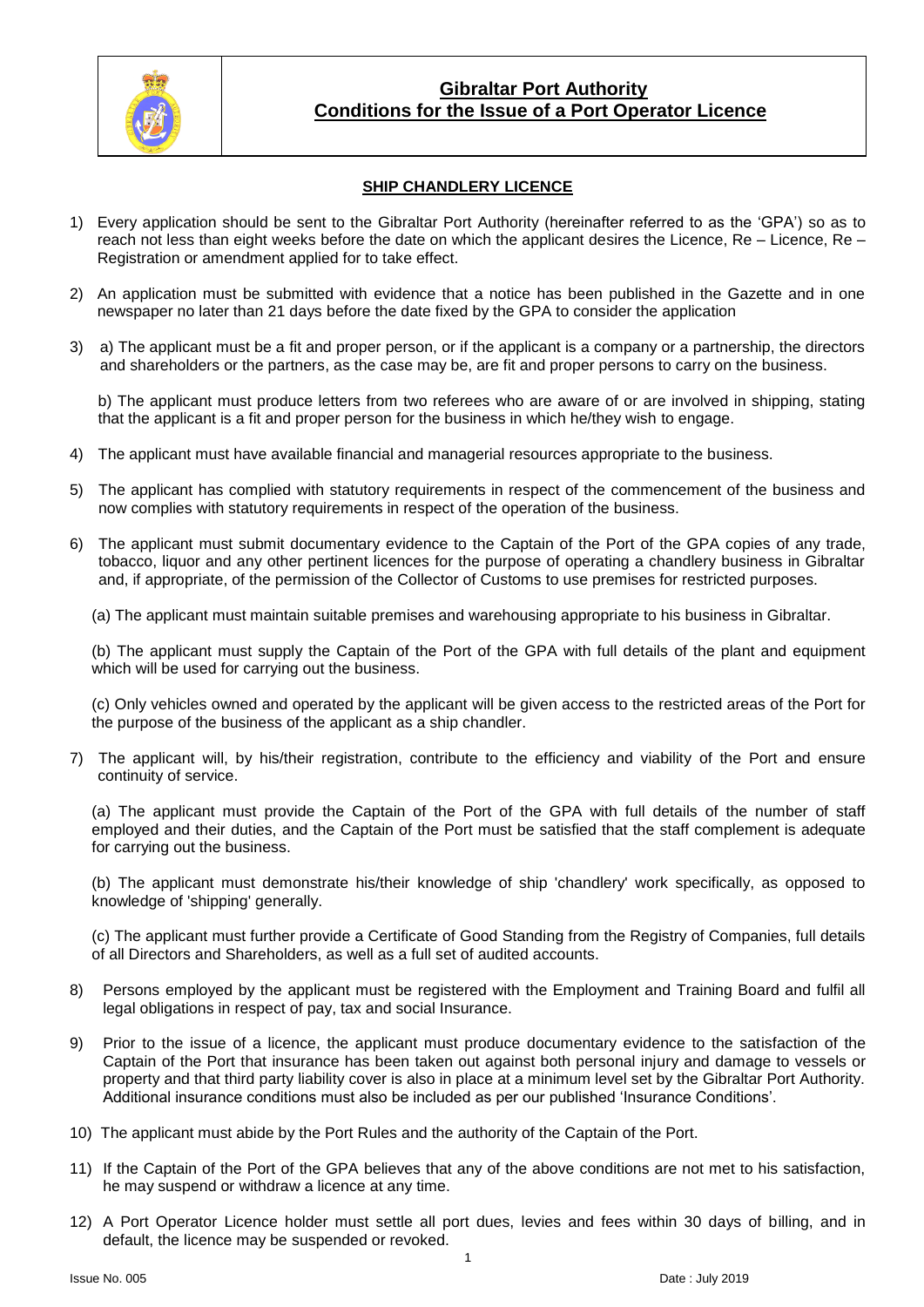

# **Gibraltar Port Authority Conditions for the Issue of a Port Operator Licence**

- 13) A Port Operator Licence is valid for twelve months and must be renewed annually.
- 14) A port operator may only carry out activities within the Port for the class or classes of activities for which he is licensed
- 15) An applicant shall, within seven days of being notified that he has been licensed or re licensed by the GPA, send to the Authority such particulars as may be prescribed in respect of all appropriate Port Workers employed by him with an application that they be registered or re-registered as Port Workers.
- 16) Charges for Port Operations:

| On first registration as a Port Operator, for an operator first registered after 3 May 2001 a $\mid$ £ 1,000 |        |
|--------------------------------------------------------------------------------------------------------------|--------|
| one off fee                                                                                                  |        |
| An Annual Re- Registration fee as a Port Operator                                                            | £100   |
| An Annual fee for a Ship Chandlery Licence                                                                   | £1.000 |

(b) Fees for registration and re – registration of Port Workers:

| . Worker<br>Annual'<br>tee<br>Redistration<br>Port<br>ΩТ<br>ror<br>а          | -   |
|-------------------------------------------------------------------------------|-----|
| Worker<br>tor<br>∴eqistration <<br>tee<br>Port<br>'\nnual<br>- OT<br>◡<br>Re. | ~ ~ |

#### (c) Fees for Certificates and licenses:

| Fees for the Issue or Renewal of a certificate of registration as a Port Operator | £5 |
|-----------------------------------------------------------------------------------|----|
| Fee for the Issue or Renewal of a certificate of registration as a Port Worker    | £5 |
| Fee for the Issue of a duplicate certificate                                      | £5 |
| Fee for the Endorsement of a certificate of registration                          | £5 |
| Fee for the Amendment of a certificate of registration                            | £5 |

(d) Fees for Inspection and Copies:

| Fee for Inspection of a licence                      | £ 10 |
|------------------------------------------------------|------|
| Fee for a certified copy of a licence or certificate | £5   |
| Fee for inspection of an application                 | £5   |
| Fee for a copy of an application                     | £5   |

17) The Captain of the Port of the Gibraltar Port Authority reserves the right to amend the conditions for issue of a Port Operator Licence at any time.